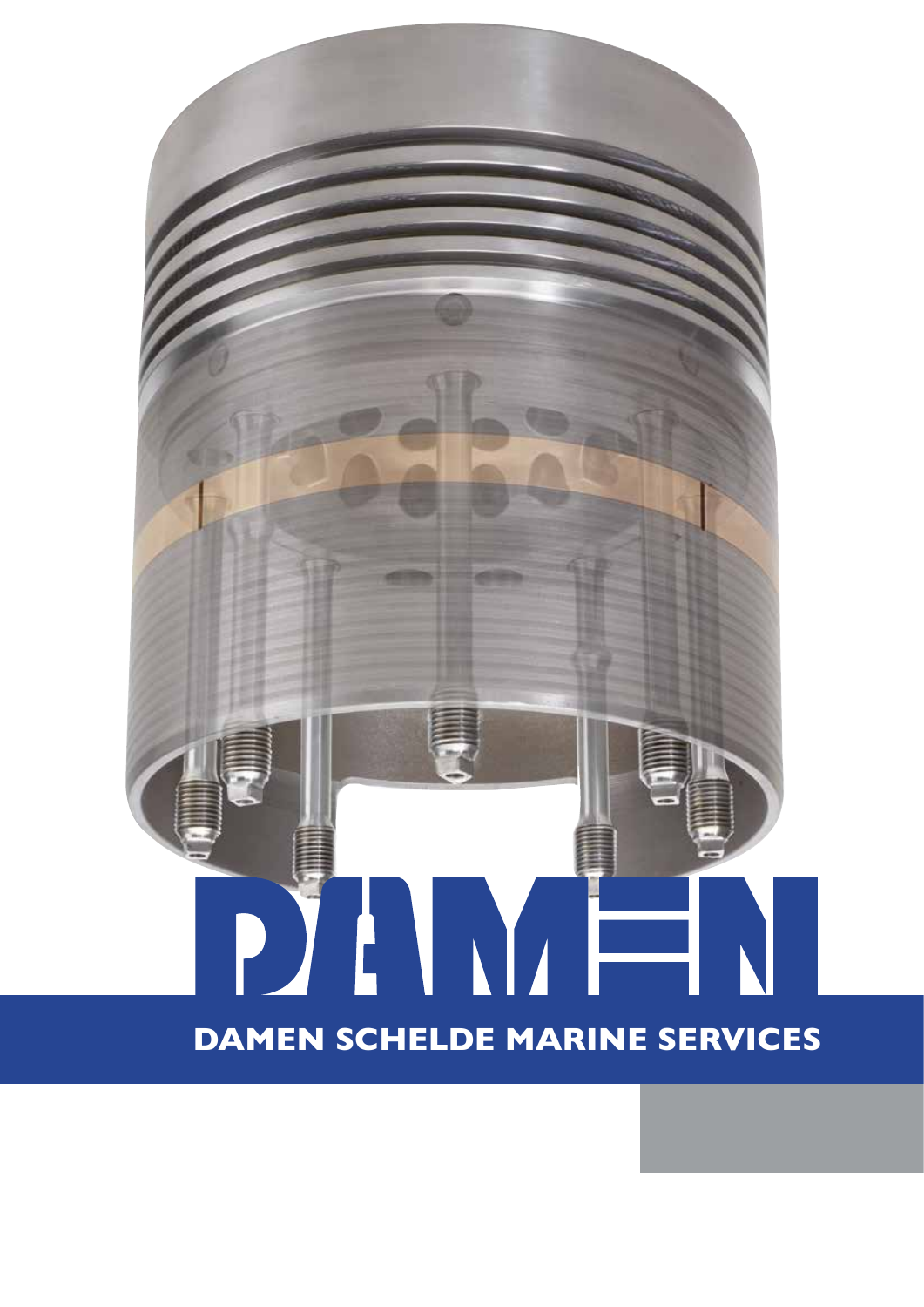

#### **INTRODUCTION**

Damen Schelde Marine Services **(DSMS)** is an independent operating company within the *Royal Schelde Group*, which in turn is part of the *Damen Shipyard Group*. Our main area of operation is the manufacturing and supply of diesel engine parts, primarily for the marine industry.

Having been a *licensee manufacturer* of *New Sulzer Diesel* for over 70 years, **DSMS** has a wealth of technical knowledge and experience. This enables us to supply our customers with *"added value support"*.



#### **ONE STOP SHOP PHILOSOPHY**

Over the years, **DSMS** has developed a sophisticated software program (an ERP system in combination with the latest portal technology). This enables both customers and suppliers to access **DSMS** online 24 hours seven days a week. Based on consignment/ conventional stock, **DSMS** is able to create a "one stop shop" for the marine industry requirements.

**DSMS** has made additional steps to further integrate the supply chain. With the integration of new software modules designed for our one stop shop philosophy, **DSMS** is able to interface electronically (EDI) with both vessel owners and manufacturers.

We have created a unique database with catalogues of more than 8000 individual vessels. With these catalogues, **DSMS** is also able to comply with the latest IMO (Marpol annex VI) regulations. With warehouses in several strategic locations, **DSMS** is always close to the preferred delivery point.







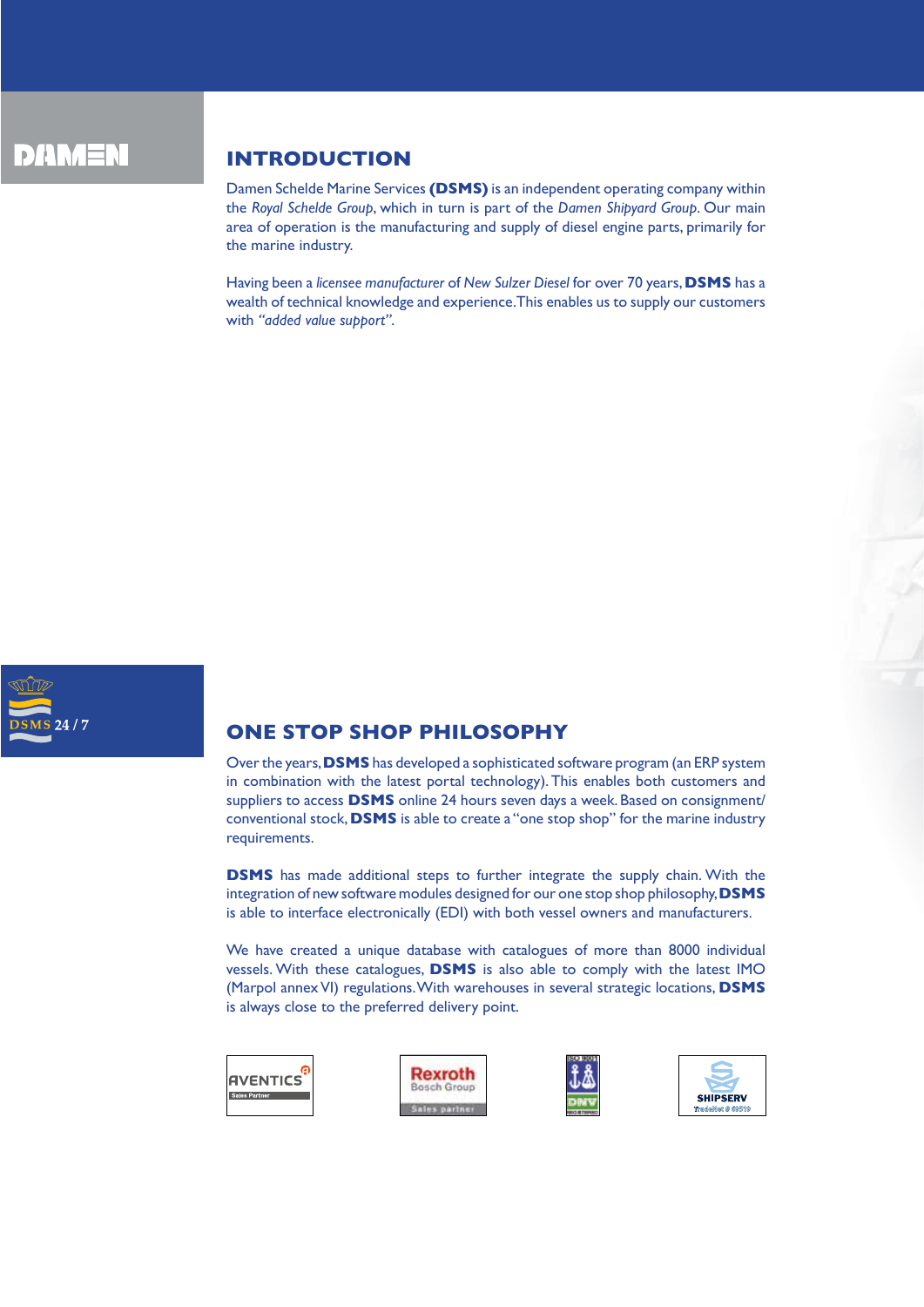## **SULZER**

Having been the first licensee manufacturer of Sulzer main engines. Damen Schelde Marine Services has accumulated over 90 years of experience. With our stock of almost all wear and tear parts we can offer a high service level. Combined with our in-house forwarding department, urgent deliveries can be made immediately. Supply is available from our warehouses in Vlissingen The Netherlands (in the centre of the ARA region) , Shanghai and Singapore.





Parts supplied by DSMS are meeting the latest required product specifications and are therefore of the highest quality standard. All class relevant parts will be supplied with a class certificate when applicable.

Our supply scope covers the complete range of following engine types:

- **RT-Flex**
- **RTA**
- **RL**
- RND
- RD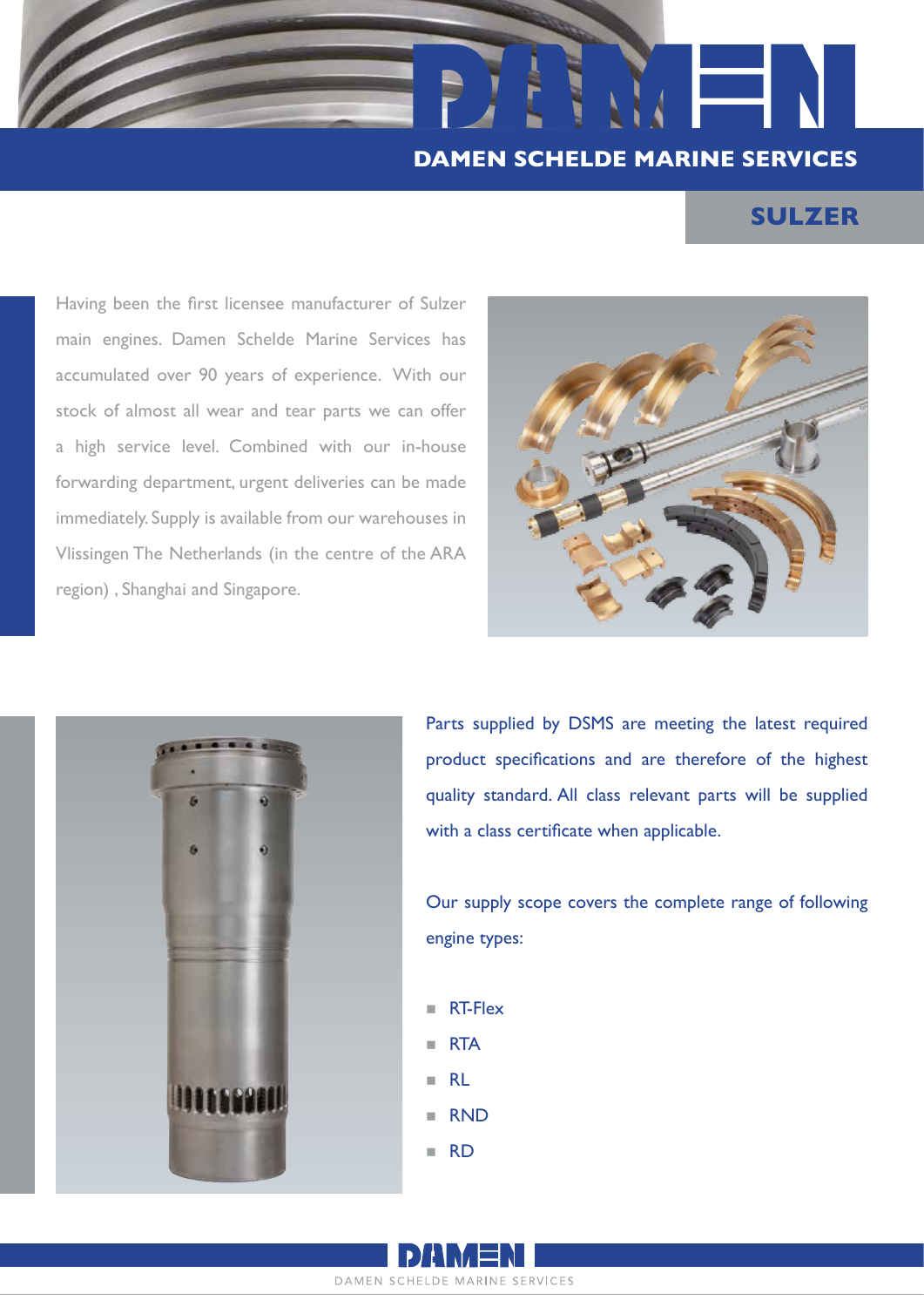# **B&W**

Together with our success of supplying Sulzer engine parts, Damen Schelde Marine Services provides an equal quality and service in the field of B&W type of engine parts. This will guarantee a high quality and together with a continuously expanding stock we are able to offer a high service level. For our B&W type engine parts we maintain the same strict procedures in manufacturing and quality control. Combined with our in-house forwarding department, urgent deliveries can be made immediately. Supply is available from our warehouses in Vlissingen The Netherlands (in the centre of the ARA region) , Shanghai and Singapore.





Our supply scope for B&W type main engine parts covers the following engine types:

- $50MC$  60MC
- $50MC-C$  60MC-C
- 50MCE 60MCE

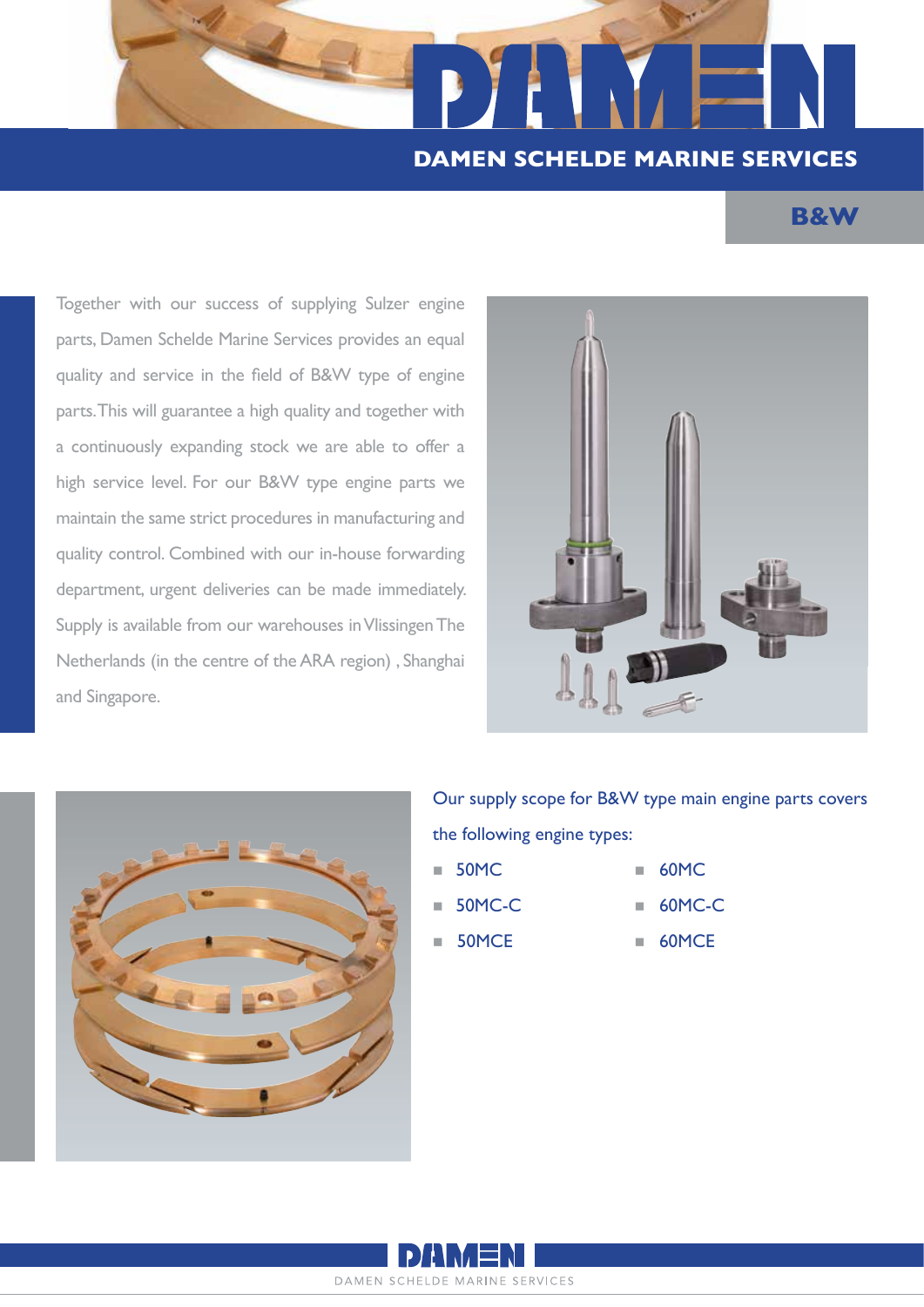

# **AUXILIARY ENGINE PARTS**

A continuously increasing scope of wear and tear parts for the auxiliary engines are available from stock. With our in-house knowledge, quality control and almost 100% coverage of all wear and tear parts we can guarantee a high service level. Combined with our inhouse forwarding department, urgent deliveries can be arranged immediately.





Our supply scope covers the following engine types:

| <b>Daihatsu type:</b>   | <b>Yanmar type:</b> |
|-------------------------|---------------------|
| DC <sub>17</sub><br>ш   | N21<br>m.           |
| $\blacksquare$ DK20     | $\blacksquare$ NI8  |
|                         | $\blacksquare$ EY18 |
|                         |                     |
|                         |                     |
| <b>B&amp;W type:</b>    | <b>Sulzer type:</b> |
| 16/24<br>ш              | $\blacksquare$ S20  |
| $\blacksquare$ 23/30(H) | $\blacksquare$ AL   |
|                         |                     |

 $\blacksquare$  32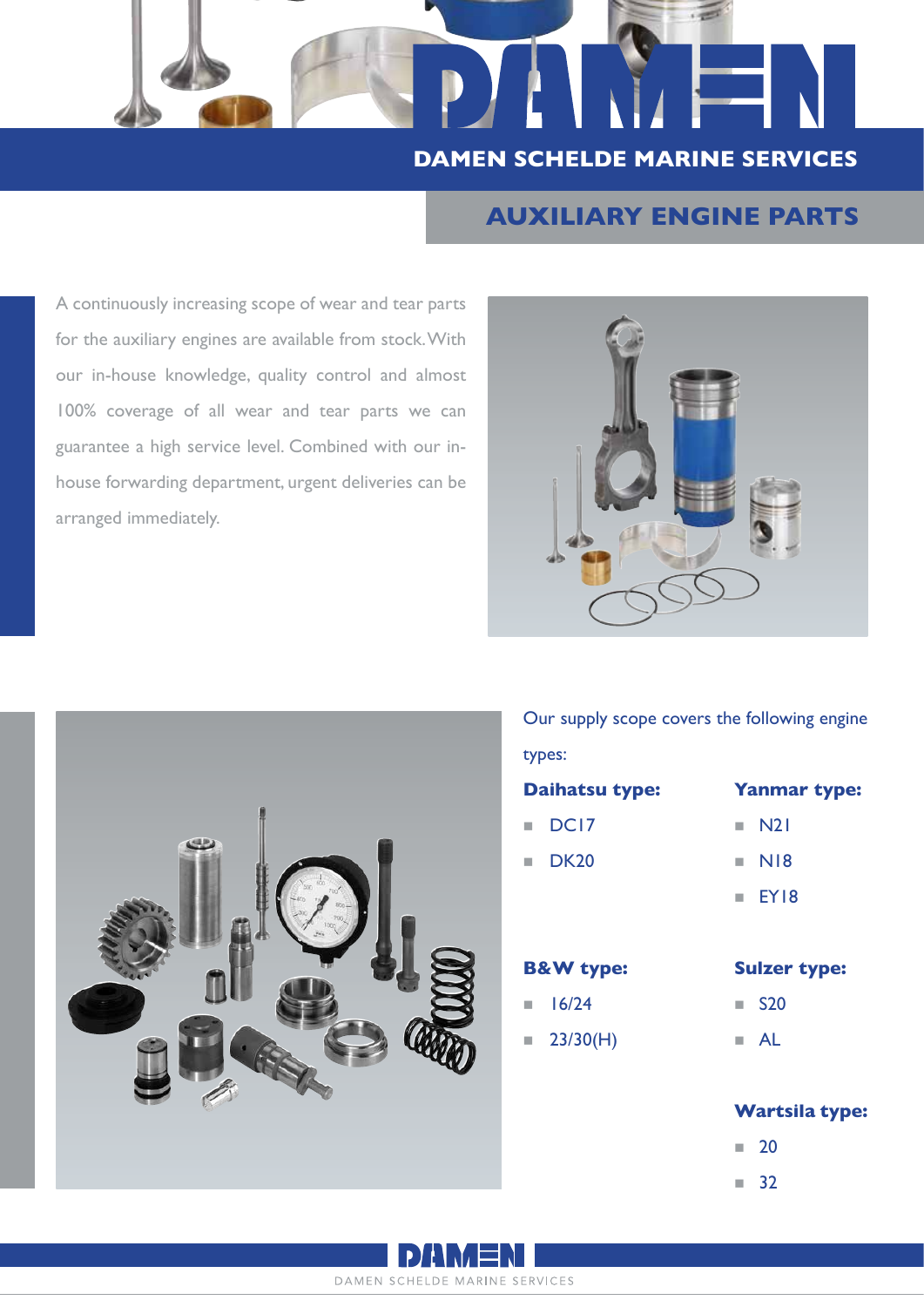# **BEARINGS AND VALVES**

Damen Schelde Marine Services has a close cooperation with several original equipment manufacturers. A variety of products that we supply are coming from Japan. Examples are bearings, exhaust valve spindles, exhaust valve seats, fuel cams, fuel pump blocks and actuators.

#### **Bearings:**

We stock original Daido metal main and connecting rod bearings for the **Daihatsu and Yanmar type** of auxiliary engines.

- **Daihatsu: Yanmar:**
- $DK20$   $N21$
- $DC17$  NI8
- 
- 
- 
- 
- $DL20$  EY18
- $DI$  22 M200
- $DS22$  M220
- PS26 T220





## **Exhaust valves and valve seats:**

From the original exhaust valve and valve seat manufacturers. Damen Schelde Marine Services keeps stock of both Sulzer, Wartsila and B&W type exhaust valves and seats.

#### **Sulzer/Wartsila type: B&W type:**

- 
- $R$ T-Flex  $\qquad \qquad \blacksquare$  50MC (-C)
- 
- 
- 
- $RTA$  60 MC (-C)

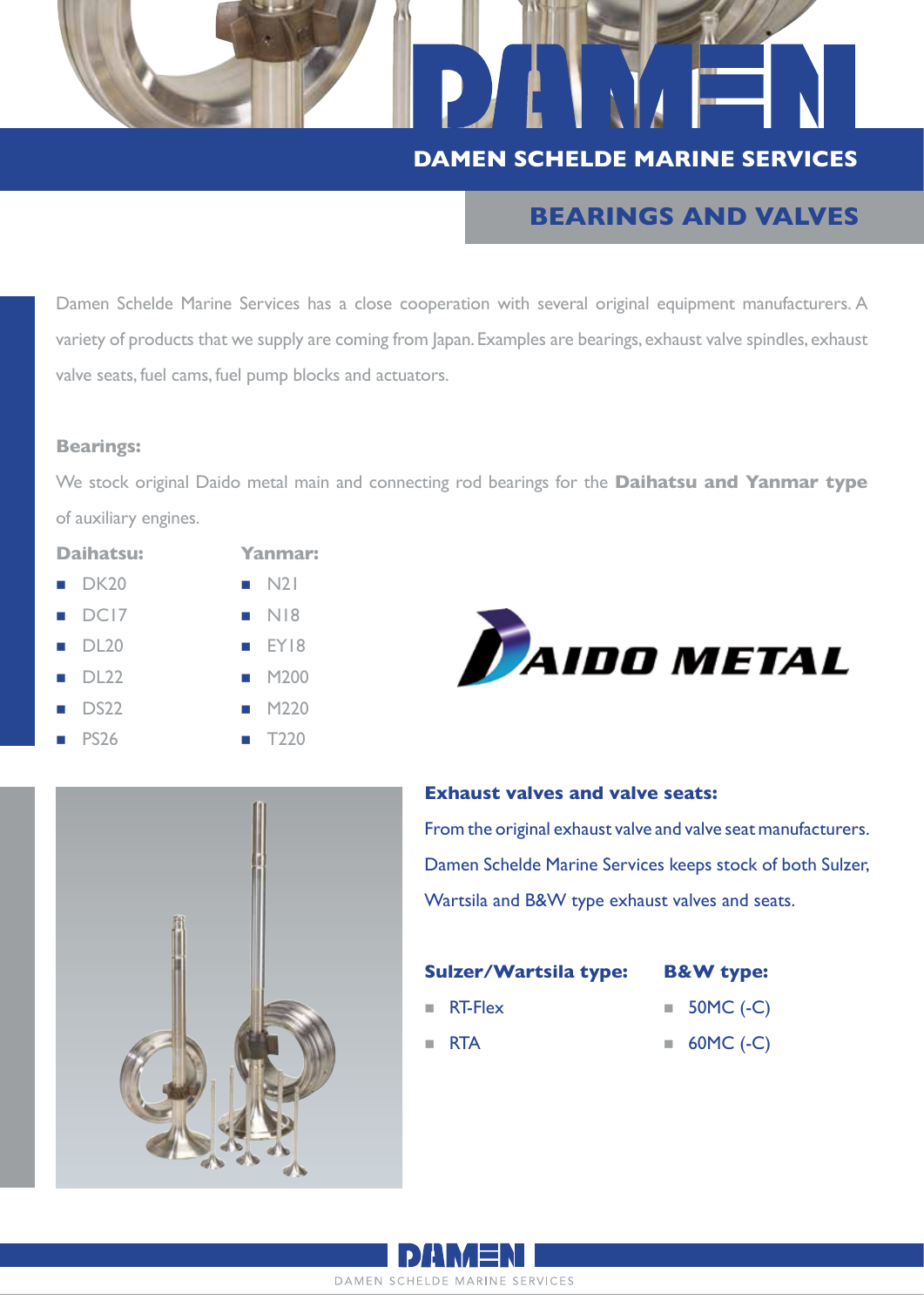

# **ENGINE PNEUMATICS / REXROTH HYDRAULICS**

Over the years, Damen Schelde Marine Services has become an expert in the field of engine pneumatic spare parts. We offer our clients a complete scope of AVENTICS valves, cylinders and repair kits from stock.

#### **Aventics is formerly known as:**

- Wabco Westinghouse
- Rexroth Pneumatics
- Mecman

# **AVENTICS**

**Sales Partner** 



Sales partner



With 70 years of experience as an OEM Sulzer engine manufacturer, Damen Schelde Marine Services has full documentation of the entire engine configuration. We know which repair kits are needed for your Sulzer components. We can recognize the relevant parts from their original part numbers, the Sulzer code numbers or even with the item numbers from the schematic layout. During the years, we have built up an almost complete Wabco-Nabco and NSN Rexroth cross-reference list. Even for B&W engine types we have a growing database of its code numbers.

#### We also supply:

- 
- Rexroth Hydraulics **Herion Pneumatics Herion Pneumatics**
- Hydraudyne hydraulics / Pneumatics **Eugen Seitz**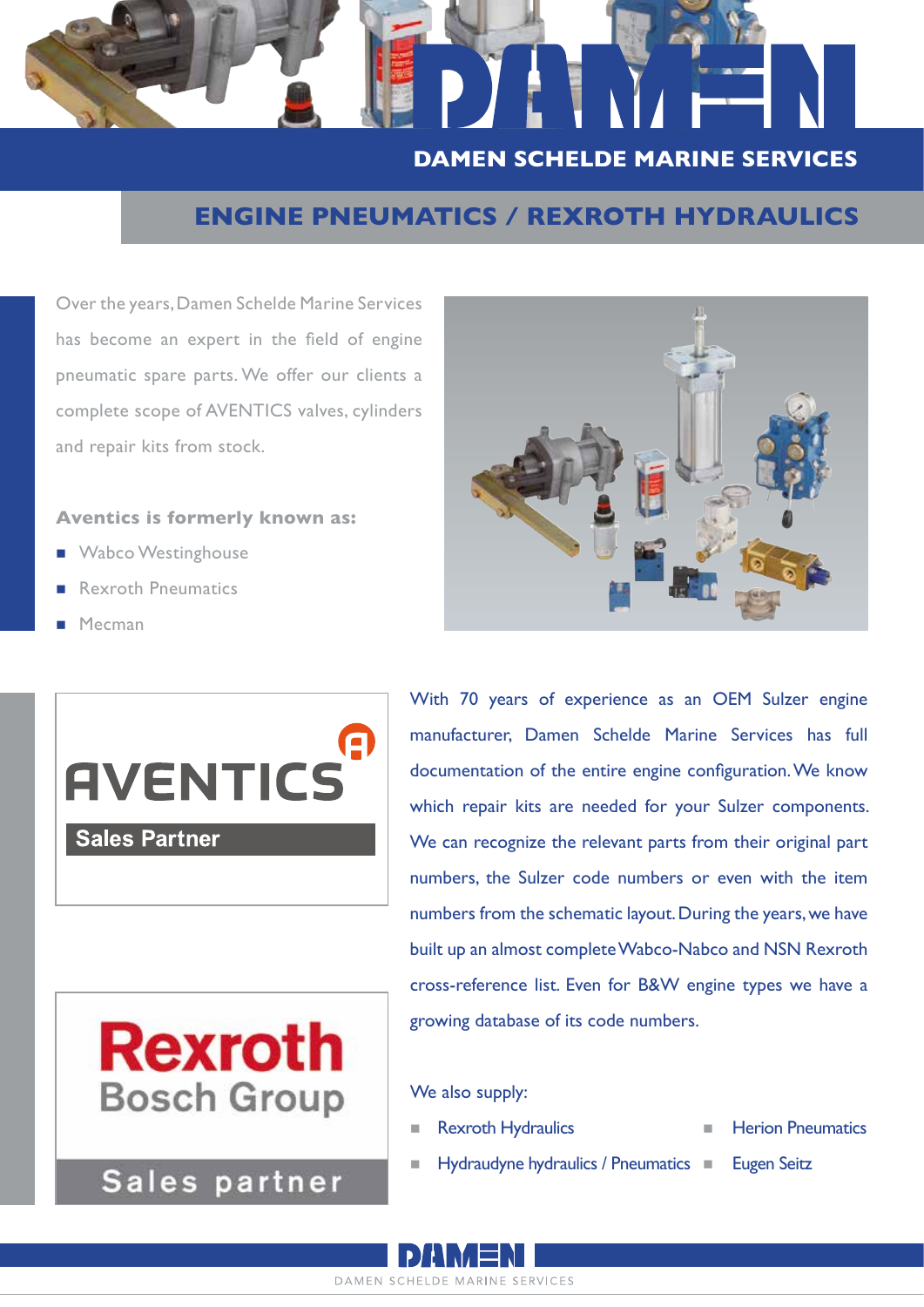# **RECONDITIONING AND SERVICE**

- Piston crowns, exhaust valve spindles, cylinder covers and other reconditioned engine parts are available on exchange and or direct sale basis.
- Cylinder heads and connecting rods can be reconditioned and re-assembled from Vlissingen and Shanghai.
- Fuel pumps, plungers and barrels, spindle guides and fuel nozzles can be completely reconditioned from Vlissingen.
- Overhaul and trouble shooting of pneumatic systems during dockings or port calls around the world can be offered including spare parts needed.
- Import / export, quality control preformed by our inhouse forwarding and quality department.





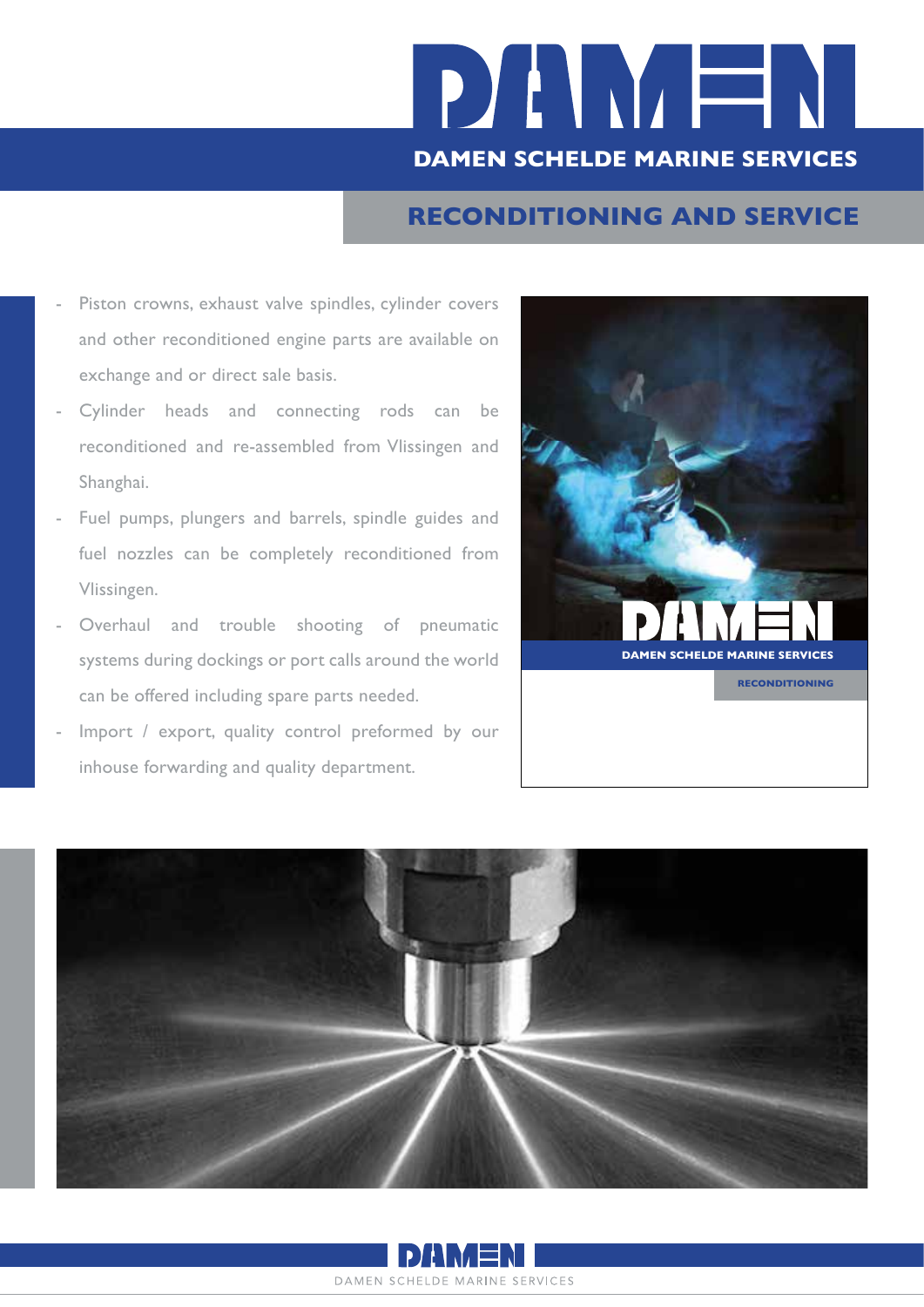